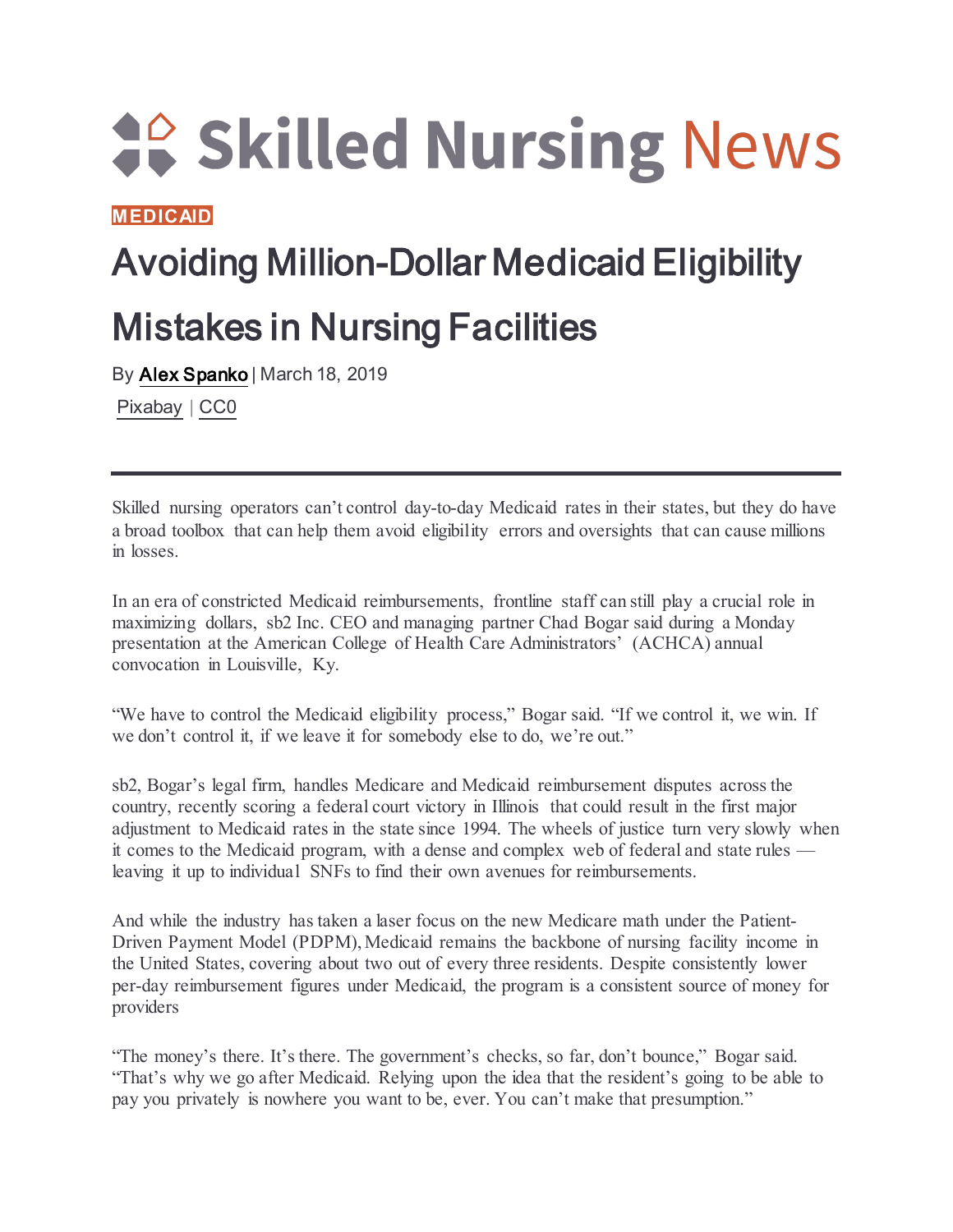## Medicaid: a crucial assumption

The key first step to ensuring prompt and appropriate Medicaid reimbursement is relatively simple: Make sure intake staff at a nursing home assumes that the resident will eventually qualify for Medicaid, even if it's a post-acute stay covered under Medicare or a private payer's plan. These residents can frequently end up requiring the kind of custodial, long-term care that Medicaid covers for seniors who have exhausted their personal funds — but if building coordinators don't ask crucial questions, operators could find themselves behind the curve when the time comes.

"If I owned a facility, my DONs, my admissions folks — I would train them all the time," Bogar said. "I would make sure that they were highly paid to make sure that everyone understands how important this is."

Employees should ask referring hospitals two key questions about each incoming resident, Bogar said: Is the person a U.S. citizen, and does the person require institutional skilled care?

Establishing these criteria early staves off costly problems down the road. In most states, only U.S. citizens can receive Medicaid benefits — meaning that immigrants without documentation, or even people with green cards who haven't been in the country for a certain period of time, could see Medicaid applications denied down the road. In addition, if the government determines that the person didn't require care in a skilled nursing facility, that patient would not be eligible for Medicaid services.

"All I'm trying to do is diminish the probability of lost income, lost revenue," he said. "If you just take the resident and find out that he or she is an undocumented migrant, you're out. The resident's in, and the resident doesn't meet the level of care, you're out."

## Costly denials

The problem isn't just academic: Residents who receive care and then are denied under Medicaid coverage can run up bills into the millions, according to Bogar, and operators can't simply discharge vulnerable residents just because they haven't gotten paid.

Even if a resident's unpaid bill is far below the million-dollar threshold, most skilled nursing providers today don't have that kind of breathing room. [Multiple analyses](https://skillednursingnews.com/2019/02/average-skilled-nursing-facility-loses-money-on-each-resident-every-day/) have found median margins hovering [around the zero mark,](https://skillednursingnews.com/2018/10/even-top-providers-face-financial-peril-median-skilled-nursing-margin-falls-zero/) and a report last week from the Medicare Payment Advisory Commission (MedPAC) found that SNFs have an [average margin of -2.4%](https://skillednursingnews.com/2019/03/medpac-again-calls-for-2b-in-snf-cuts-but-also-urges-caution-amid-pdpm-shift/) when working with all payers other than Medicare.

But that doesn't mean that SNFs are powerless, and Bogar encouraged facilities to take a proactive approach to denials. Administrators should always attempt to appeal rejected